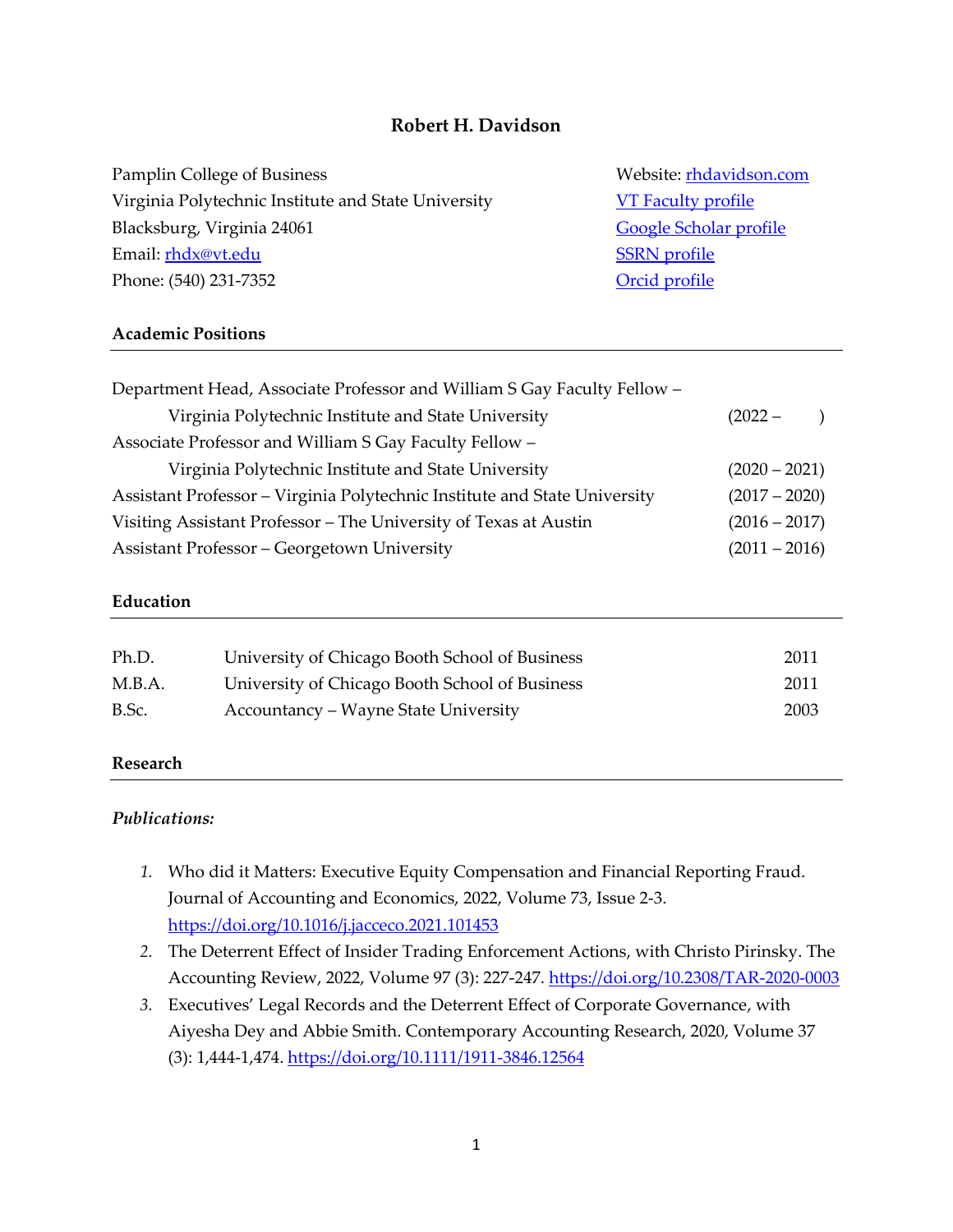- *4.* Attitudes towards Noncompliance and the Demand for External Financing, with Christo Pirinsky. The Journal of Financial and Quantitative Analysis, 2019, Volume 54 (2): 967- 991. <https://doi.org/10.1017/S0022109018000868>
- *5.* CEO Materialism and Corporate Social Responsibility, with Aiyesha Dey and Abbie Smith. The Accounting Review, 2019, Volume 94 (1): 101-126. <https://doi.org/10.2308/accr-52079>
- 6. Bank CEO Materialism: Risk Controls, Culture and Tail Risk, with Robert Bushman, Aiyesha Dey, and Abbie Smith. Journal of Accounting and Economics, 2018, Volume 65, Issue 1: 191-220. <https://doi.org/10.1016/j.jacceco.2017.11.014>
- *7.* CEO's "Off-the-Job" Behavior and Financial Reporting Risk, with Aiyesha Dey and Abbie Smith. Journal of Financial Economics, 2015, Volume 117, Issue 1: 5-28. <https://doi.org/10.1016/j.jfineco.2013.07.004>

# *Working Papers:*

- *1.* Financial Reporting Fraud and Delegated Investment (With Christo Pirinsky and Hanjiang Zhang). Revise and resubmit, *Journal of Accounting Research.*
- *2.* Audit Partner Trust and Audit Quality (with Ling Lisic, Mike Truelson, and Karneisha Wolfe). Revise and resubmit, *Journal of Accounting and Economics.*
- *3.* Executive Portfolio Management and Financial Misreporting (with Erlina Papakroni and Marshall Vance).
- *4.* Management Capital Expenditures Forecast Type, Forecast Accuracy, and Future Operating Performance (with Adam Du Pon and Hari Ramasubramanian).
- 5. Corrupt Organizations, Corrupt Individuals, and Financial Reporting Risk (with Mark Zhang).
- 6. Cash Flows, Accruals and Earnings in the Pre-Fraud Period (with Jack Dorminey and Richard Riley).
- *7.* Income Statement Fraud and Balance Sheet Fraud: Different Manipulations, Different Incentives.

# **Invited Presentations**

- 2019: FARS Midyear Meeting Discussant; Institute for Fraud Prevention Annual Meeting; University of Tennessee
- 2017: University of Illinois at Chicago; Virginia Polytechnic Institute and State University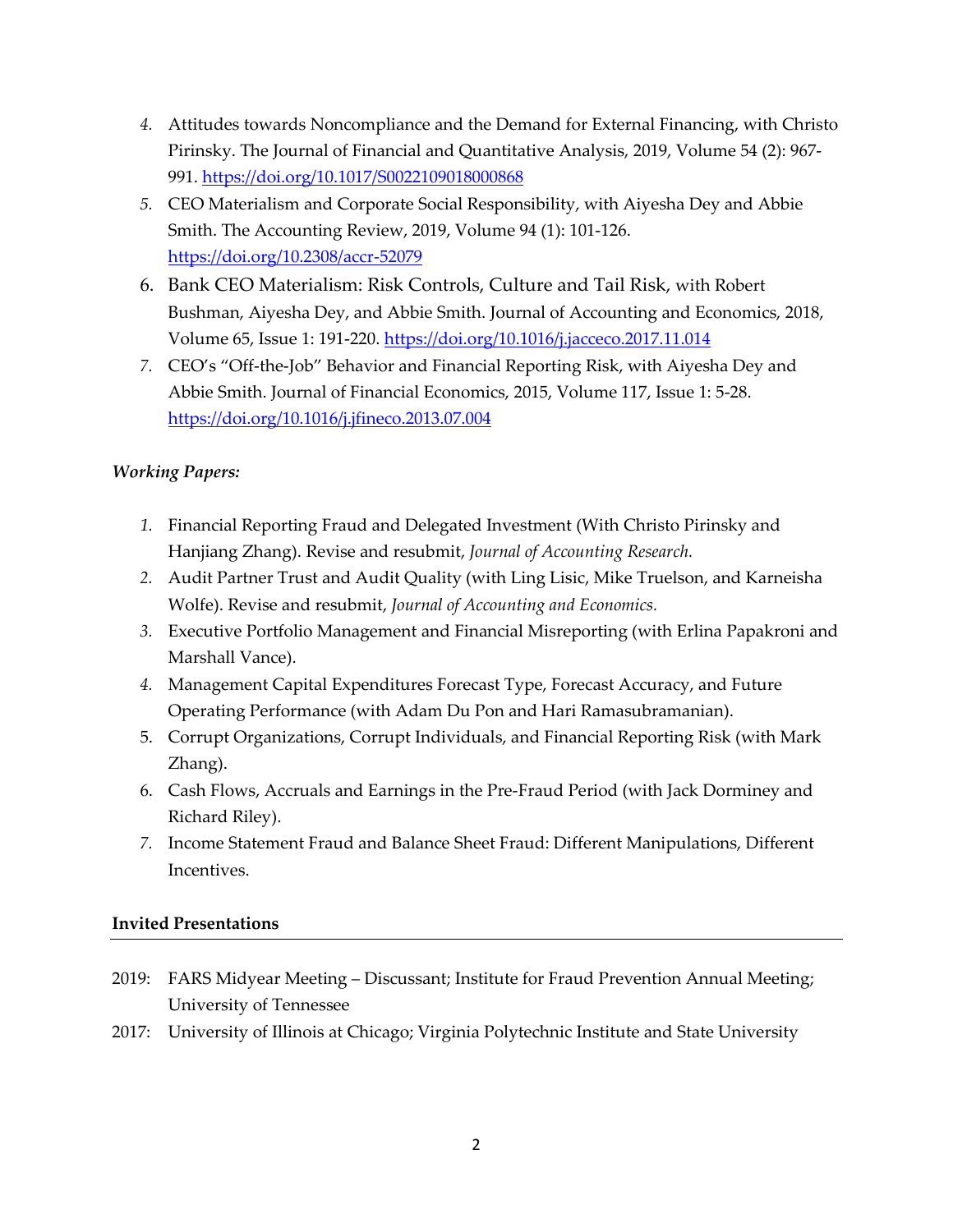- 2016: Ackerman Conference on Corporate Governance at Bar Ilan University; Institute of Fraud Prevention Semi Annual Meeting; University of Maryland; American University; United States Securities and Exchange Commission
- 2015: Temple University; George Mason Conference on Corporate Governance Discussant; FARS Midyear Meeting – Discussant
- 2014: Institute of Fraud Prevention Semi-Annual Meeting
- 2013: Duke University; Virginia Accounting Research Conference
- 2012: James Madison University; George Mason Conference on Corporate Governance
- 2011: Institute of Fraud Prevention Semi-Annual Meeting; D.C. Area Accounting Conference; Trans-Atlantic Doctoral Conference; Georgetown University; The University of Texas at Dallas; Purdue University; The University of Illinois at Urbana-Champaign; Florida International University

## **Awards and Grants**

### *Awards:*

Best Paper Award – George Mason Conference on Corporate Governance

## *Competitive Research Grants:*

Institute for Fraud Prevention - \$30,000 Fama-Miller Center - \$15,000 Initiative on Global Markets - \$10,000 Center for Financial Markets and Policy - \$8,000 James Ely III Fund for Research in Corporate Governance - \$15,000 Dean's Small Grant – University of Minnesota - \$8,000

## **Teaching Experience**

| Virginia Tech:                 | PhD - Capital Markets PhD Seminar                 |
|--------------------------------|---------------------------------------------------|
|                                | Master's - Research and Analysis in Accounting;   |
|                                | <b>Advanced Cost Accounting</b>                   |
| University of Texas at Austin: | MBA - Financial Statement Analysis                |
|                                | Undergraduate – Financial Accounting              |
| Georgetown University:         | MBA – Financial Accounting; Managerial Accounting |
|                                | Undergraduate – Managerial Accounting             |
| University of Chicago:         | Undergraduate – Financial Accounting              |